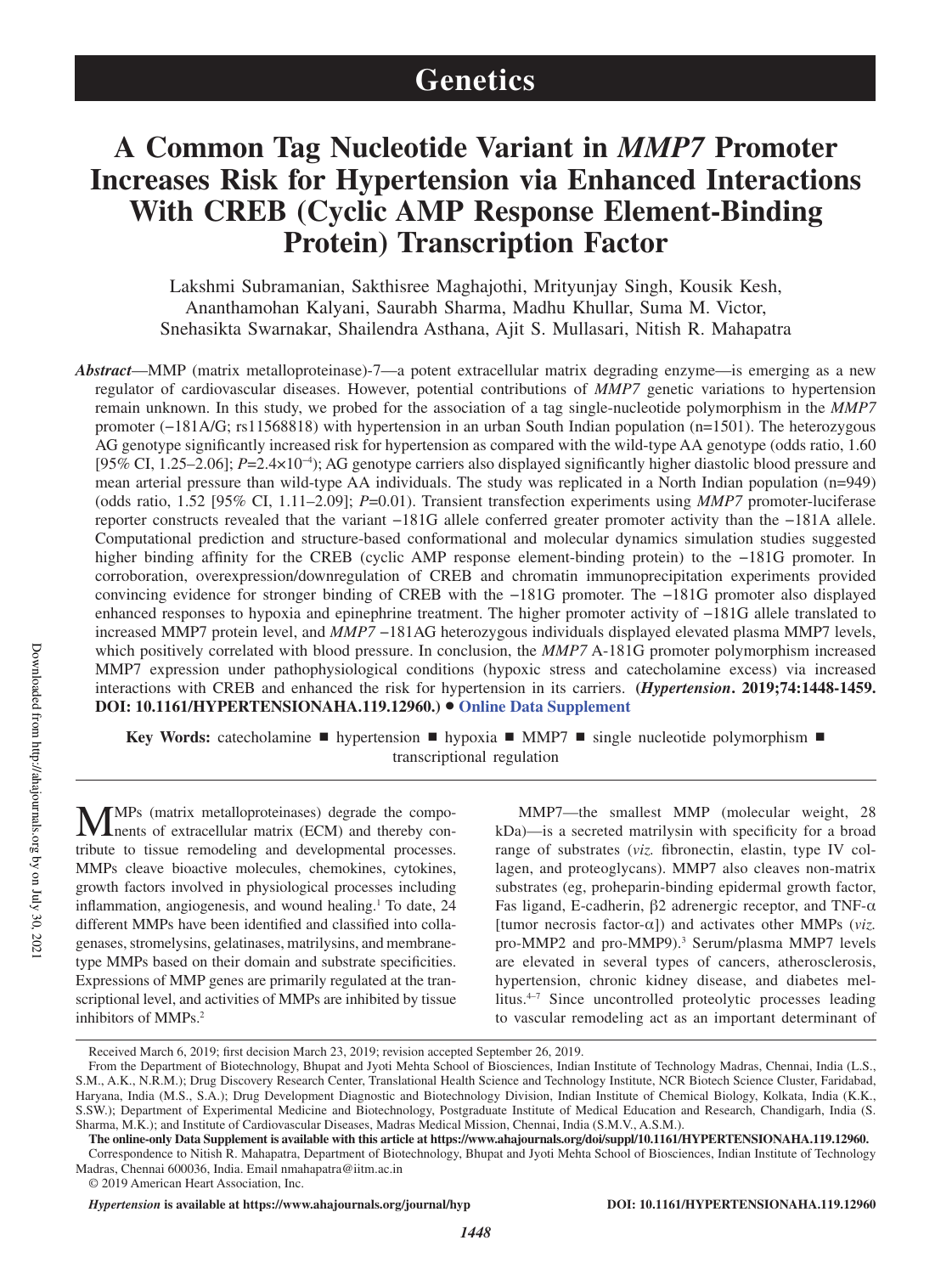cardiovascular complications, MMPs are expected to serve as potential mediators in cardiovascular diseases (CVDs).<sup>8</sup> Indeed, knockdown of *MMP7* in the SHR (spontaneous hypertensive rat) model attenuates hypertension.<sup>9</sup> MMP7 transcriptionally activates MMP2, and knockdown of *MMP7* prevents the progression of Ang II (angiotensin II)–induced hypertension and cardiac hypertrophy.<sup>10</sup> Genetic polymorphisms in *MMP7* have been associated with coronary artery disease, acute myocardial infarction, multiple sclerosis, rheumatoid arthritis, and several cancers.<sup>7,11</sup> Among the most widely studied single nucleotide polymorphisms (SNPs) of *MMP7*, the promoter SNPs A-181G (rs11568818) and C-153T (rs11568819) displayed allele-specific effects and modulated gene expression via differential interaction with nuclear-binding proteins.11,12 However, potential association of regulatory variants in *MMP7* gene with hypertension has not been reported to date. Here, we aimed to study the association of the common tag SNP A-181G in the *MMP7* gene promoter with hypertension in 2 geographically distinct Indian populations and to elucidate the mechanism governing the allele-specific effects of the polymorphism using systematic computational and experimental analyses.

#### **Materials and Methods**

The detailed Materials and Methods are provided in the online-only Data Supplement. The authors declare that all supporting data are available within the article and the online-only Data Supplement.

#### **Human Subjects**

The study population comprised of 1354 hypertensive and 1096 normotensive individuals attending the outpatient departments of The Madras Medical Mission, Chennai, and the Postgraduate Institute of Medical Education and Research, Chandigarh, during 2012 to 2018. The study was approved by the Institutional Ethics Committee at Indian Institute of Technology Madras. Demographic, physiological, and biochemical parameters of both the study populations are listed in Tables S1 and S2 in the online-only Data Supplement.

#### **Genotyping of** *MMP7* **−181A/G Polymorphism**

Human genomic DNA samples were polymerase chain reaction amplified using specific primers for the *MMP7* promoter region (−302 to −153 bp), purified, and genotyped (Figure S1).

#### **Cloning and Mutagenesis**

*MMP7* −181A/G promoter-reporter constructs (harboring −230bp to +22 bp region of *MMP7* gene) were generated using pGL3-Basic vector. *MMP7* −181A/G promoter-cDNA constructs were generated by replacing the firefly luciferase cDNA in *MMP7* promoter-reporter constructs with *MMP7* cDNA.

#### **Cell Lines, Transfection, and Reporter Assays**

*MMP7* promoter-reporter constructs and β-gal (β-galactosidase) expression plasmid were transfected into IMR-32, SH-SY5Y, H9c2, and N2a cell lines. Cotransfection experiments with CREB (cyclic AMP response element-binding protein) and KCREB (dominantnegative CREB) expression plasmids,<sup>13</sup> CREB siRNA oligos, and treatments (epinephrine and hypoxia) were performed in IMR-32 and H9c2 cells. Luciferase, β-gal, and total protein assays were performed,<sup>14</sup> and promoter activities were expressed as luciferase/β-gal or luciferase/μg of protein.

Experiments were also performed to mimic the homozygous and heterozygous conditions *in cella* with *MMP7* promoter-reporter constructs and by transfecting *MMP7* promoter-cDNA constructs to estimate MMP7 levels *in vitro*.

#### **Western Blotting**

Immunoblotting experiments were performed to detect overexpression or downregulation of CREB, phospho-CREB, and HIF-1 $\alpha$ (hypoxia-inducible factor  $1\alpha$ ) after transfection experiments/epinephrine treatment/hypoxia and to measure the influence of *MMP7* −181G and −181A promoter variants on the MMP7 levels *in vitro* using specific antibodies.

#### **Chromatin Immunoprecipitation Assays**

Chromatin immunoprecipitation assays were performed in N2a and H9c2 cells transfected with *MMP7* −181G and *MMP7* −181A promoter-reporter constructs with/without treatment with epinephrine (5 µM) or hypoxia.<sup>5</sup> Immunoprecipitated DNA in case of −181G and −181A alleles due to CREB/phospho-CREB binding were quantified by quantitative polymerase chain reaction using fold enrichment method relative to IgG signal.

#### **Computational Analysis**

The homology model of CREB1 was built using MODELLER v11.9<sup>15</sup> based on the template 1DH3 (*Mus musculus* mCREB1). The *MMP7 −*181G and *MMP7* −181A promoter DNA models were built using 3DDART<sup>16</sup> and SCFBio (http://www.scfbio-iitd.res.in/ research/drugdna.html). Protein-DNA docking was performed with HDOCK<sup>17</sup> and HADDOCK<sup>18</sup> tools. Molecular dynamics simulation study for all CREB1-*MMP7* (protein-DNA) complexes/models was performed using Desmond<sup>19,20</sup> tool in Maestro.

#### **Data Presentation and Statistical Analysis**

Genotype-phenotype associations were tested by 1-way ANOVA with post hoc tests using Statistical Package for Social Sciences. Promoter-reporter transfection results were expressed as mean±SEM from representative experiments. Statistical significance was calculated by Student *t* test, 1-way ANOVA, or 2-way ANOVA with post hoc tests, as applicable, using Prism 5 program.

#### **Results**

#### **Identification and Linkage Disequilibrium Analysis of SNPs in the** *MMP7* **Promoter**

SNPs occurring at a frequency  $\geq 1\%$  in the 5-kb region of *MMP7* promoter in the South Asian population of the 1000 Genomes project were identified from dbSNP database (Figure S2; Table S3). Of the 10 SNPs identified, 7 were common polymorphisms (occurring at a frequency of ≥5%). Pairwise linkage disequilibrium analysis was performed to predict nonrandom association of the alleles of these 10 SNPs and to shortlist tag SNPs. Eight of the 10 SNPs constituted a haplotype block suggesting that these alleles could be inherited together (Figure S2B). Additionally, linkage disequilibrium tag SNP selection tool from SNPinfo<sup>21</sup> web server predicted the rs11568818 (*MMP7* A-181G) polymorphism as a tag SNP; it occurred at a minor allele frequency (MAF) of 0.36 in the overall 1000 Genomes population and 0.43 in the South Asian superpopulation. This tag SNP was in linkage disequilibrium with SNPs at −1378 bp (rs17098318) and −1773 bp (rs17881620) (Figure S2B).

## **Occurrence of** *MMP7* **−181 SNP in Indian Populations**

The  $MMP7A-181G$  SNP occurred at an MAF of 0.47 ( $\approx$ 72.4%) of the subjects) in the Chennai population (n=1501). MAF of this SNP in a geographically distinct Chandigarh population (n=949) was 0.41 ( $\approx$ 64.3% of the subjects). The genotypic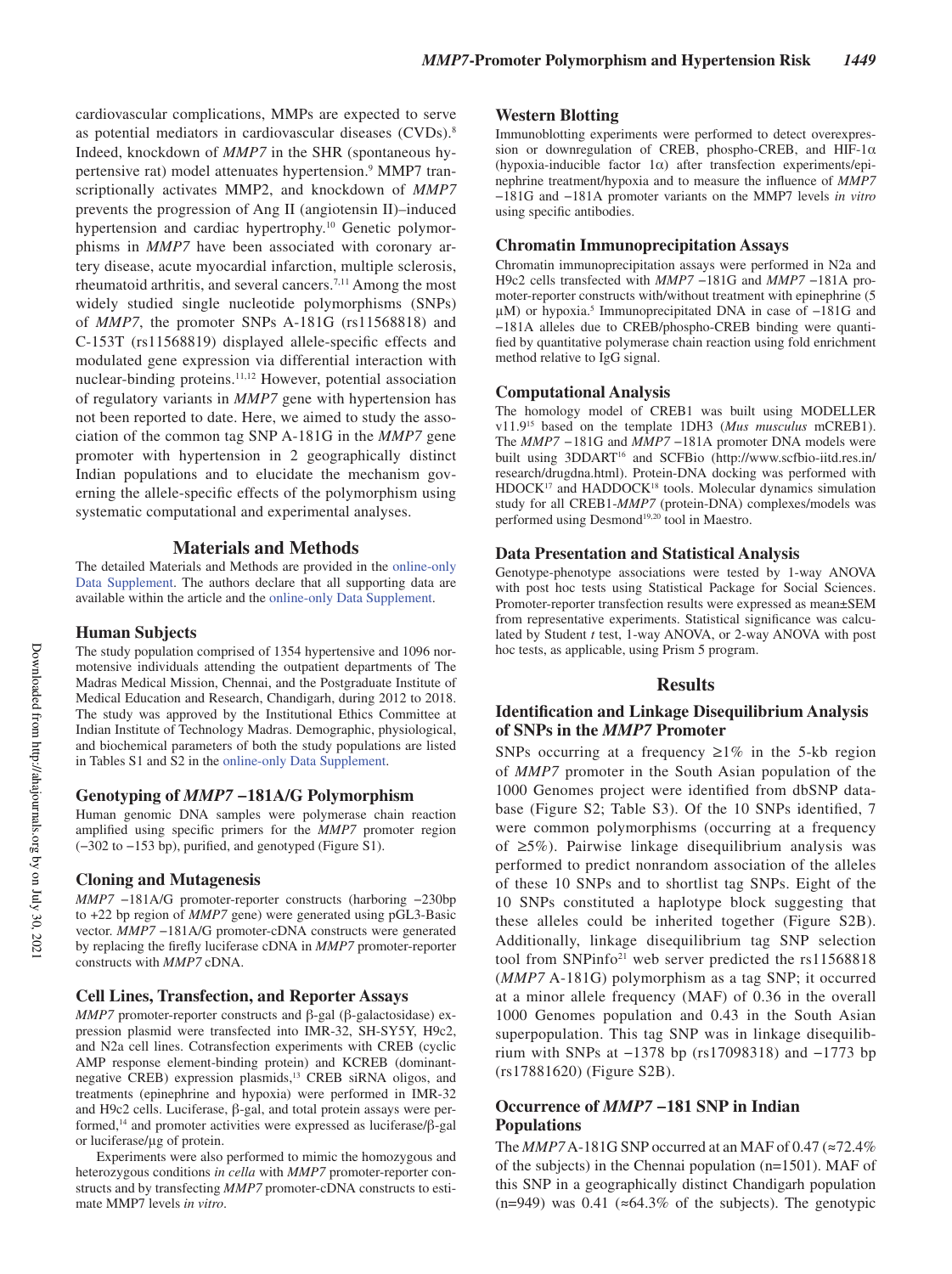frequencies in both populations were in Hardy-Weinberg equilibrium (Chennai population: Χ<sup>2</sup> *P*=0.94 and Chandigarh population: Χ<sup>2</sup> *P*=0.44) (Table S4).

## *MMP7* **−181AG Genotype Is Associated With Hypertension in Indian Populations**

Logistic regression analysis was performed to estimate the relative risk contributed by the variant G allele toward hypertension by both genotypic (AA versus AG and AA versus GG) and dominant (AA versus AG+GG) models. The −181AG heterozygous genotype displayed association with hypertension risk as compared with the −181AA genotype with odds ratios (ORs) of 1.60 ([95% CI, 1.25–2.04] *P*=1.6×10−4) in Chennai population and 1.49 ([95% CI, 1.12–1.97]; *P*=0.006) in Chandigarh population (Table). These associations remained significant even after adjusting for age/sex/body mass index (Chennai population: OR, 1.60 [95% CI, 1.25–2.06]; *P*=2.4×10−4 and Chandigarh population: OR, 1.52 [95% CI, 1.11–2.09]; *P*=0.01). Although the homozygous variant GG genotype did not show a statistically significant OR, the dominant model (AG+GG) exhibited a significantly strong association with hypertension in both Chennai (adjusted OR, 1.37 [95% CI, 1.09–1.73]; *P*=0.006) and Chandigarh (adjusted OR, 1.46 [95% CI, 1.09–1.98]; *P*=0.013) populations (Table).

## **Differential Activities of** *MMP7* **−181A/G Promoter-Reporter Constructs in Cultured Cardiomyoblast and Neuroblastoma Cells**

To test the functional role of −181A and −181G alleles, *MMP7* promoter-reporter constructs harboring A/G allele were transfected into cardiomyoblast (H9c2) and neuroblastoma (IMR-32, SH-SY5Y, and N2a) cell lines (Figure 1). *MMP7* −181G construct consistently displayed higher promoter activity than the −181A construct in all these cell lines (H9c2: ≈1.7-fold, *P*<0.01; IMR-32: ≈1.4-fold, *P*<0.001; SH-SY5Y: ≈1.3-fold, *P*<0.05; N2a: ≈1.5-fold, *P*<0.05) (Figure 1).

## **Computational Analyses Reveal Differential Interactions of CREB With** *MMP7* **−181A/G Promoters**

To probe for potential differential interactions of transcription factors at the −181 bp position that could contribute to the higher *MMP7* promoter activity in case of the −181G allele, computational analysis was performed using ConSite/ MatInspector/P-Match programs. The transcription factor CREB was predicted to bind to the −181G allele with higher

affinity by both ConSite and P-Match. The Transfac positionweight matrix for CREB with binding scores for −181A and −181G alleles is shown in the Figure S3. Structure-based conformational and molecular dynamics simulation studies were next performed using models of CREB and *MMP7* promoters.

The CREB1 homology model was generated for the DNA binding region corresponding to residues 280-341 of CREB1 based on DP-Bind and PredictProtein tool predictions. Models of *MMP7* −181A and *MMP7* −181G promoters were also generated, and docking of the CREB1 structure to the promoter DNA structures followed by molecular dynamics simulations was performed (Figure 2A; Figure S4; Table S5).

The average structure was extracted from the first 40 ns simulation to generate the comparable stable interaction map between *MMP7*-promoter DNA and CREB1. In case of CREB1-chain A:*MMP7* −181A complex, N293 and R301 were the 2 main amino acids that participated in the interactions with the promoter DNA segment. The residue N293 formed total 4 hydrogen bonds (*viz.* one with A24 nucleotide at DNA-chain C, 2 with A25 nucleotide at DNA-chain C, and 1 with T23 nucleotide at DNA-chain D) (Figure 2B and 2D); the residue R301 formed 1 hydrogen bond with T22 nucleotide at DNA-chain D. On the contrary, the CREB1-chain A:*MMP7* −181G complex, apart from having interactions similar to that of *MMP7* −181A complex, also established 3 additional hydrogen bonds with residue R289 (2 hydrogen bonds with G23 nucleotide at DNA-chain C [i.e., the −181G variant nucleotide] and 1 hydrogen bond with T25 nucleotide at DNA-chain D) (Figure 2C and 2E).

The 2-dimensional interaction map of the *MMP7* −181A and *MMP7* −181G systems reflects the same interaction pattern (Figure S5). The interaction map displays 2 regions of interactions for CREB1-chain A, between 22-26 nucleotide on *MMP7* DNA:chain C (i.e., −180 to −184 bp of *MMP7* promoter) and 21-22 nucleotide on *MMP7* DNA:chain D (i.e., −185 to −186 bp of *MMP7* promoter). Similarly, CREB1 chain B interacts with 29-31 nucleotide on *MMP7* DNA:chain C (i.e., −187 to −189 bp of *MMP7* promoter) and 15-18 nucleotide on *MMP7* DNA:chain D (i.e., −189 to −192 bp of *MMP7* promoter). Despite differences in the van der Waals contacts made by the amino acid residues of CREB1-chain A and CREB1-chain B with the *MMP7* wild-type and mutated promoters, the direct hydrogen bonds between the *MMP7* −181G nucleotide and a hot-spot residue R289 could facilitate the favorable binding of CREB to the *MMP7* −181G promoter with higher affinity over *MMP7* −181A promoter.

**Table. Association of MMP7 −181A/G Polymorphism With Hypertension Risk in Indian Populations**

|                              | <b>Chennai Population</b>                     |                      |                                                               |                      | <b>Chandigarh Population</b>                   |                |                                                        |          |
|------------------------------|-----------------------------------------------|----------------------|---------------------------------------------------------------|----------------------|------------------------------------------------|----------------|--------------------------------------------------------|----------|
| MMP7<br>Promoter<br>Genotype | Logistic Regression (Unadjusted),<br>$n=1501$ |                      | Logistic Regression (Age, Sex, and<br>BMI Adjusted), $n=1453$ |                      | Logistic Regression (Unadjusted),<br>$n = 949$ |                | Logistic Regression (Age and Sex<br>Adjusted), $n=949$ |          |
|                              | OR (95% CI)                                   | PValue               | OR (95% CI)                                                   | PValue               | OR (95% CI)                                    | <b>P</b> Value | OR (95% CI)                                            | PValue   |
| AA                           | l (ref)                                       | $\cdots$             | 1 (ref)                                                       | $\cdots$             | 1 (ref)                                        | $\cdots$       | (ref)                                                  | $\cdots$ |
| AG                           | 1.60 (1.25–2.04)                              | $1.6 \times 10^{-4}$ | .60 (1.25–2.06)                                               | $2.4 \times 10^{-4}$ | 1.49 (1.12–1.97)                               | 0.006          | 1.52 (1.11–2.09)                                       | 0.010    |
| GG                           | $0.99(0.75 - 1.33)$                           | 0.98                 | 1.01 (0.75–1.36)                                              | 0.94                 | 1.14 (0.78–1.66)                               | 0.49           | 1.31 (0.86–2.01)                                       | 0.210    |
| $AG+GG$                      | 1.37 (1.09–1.73)                              | 0.006                | .39 (1.09-1.75)                                               | 0.007                | 1.38 (1.06-1.80)                               | 0.017          | 1.46 (1.09-1.98)                                       | 0.013    |

BMI indicates body mass index; CI, confidence interval; MMP7, matrix metalloproteinase-7; and OR, odds ratio.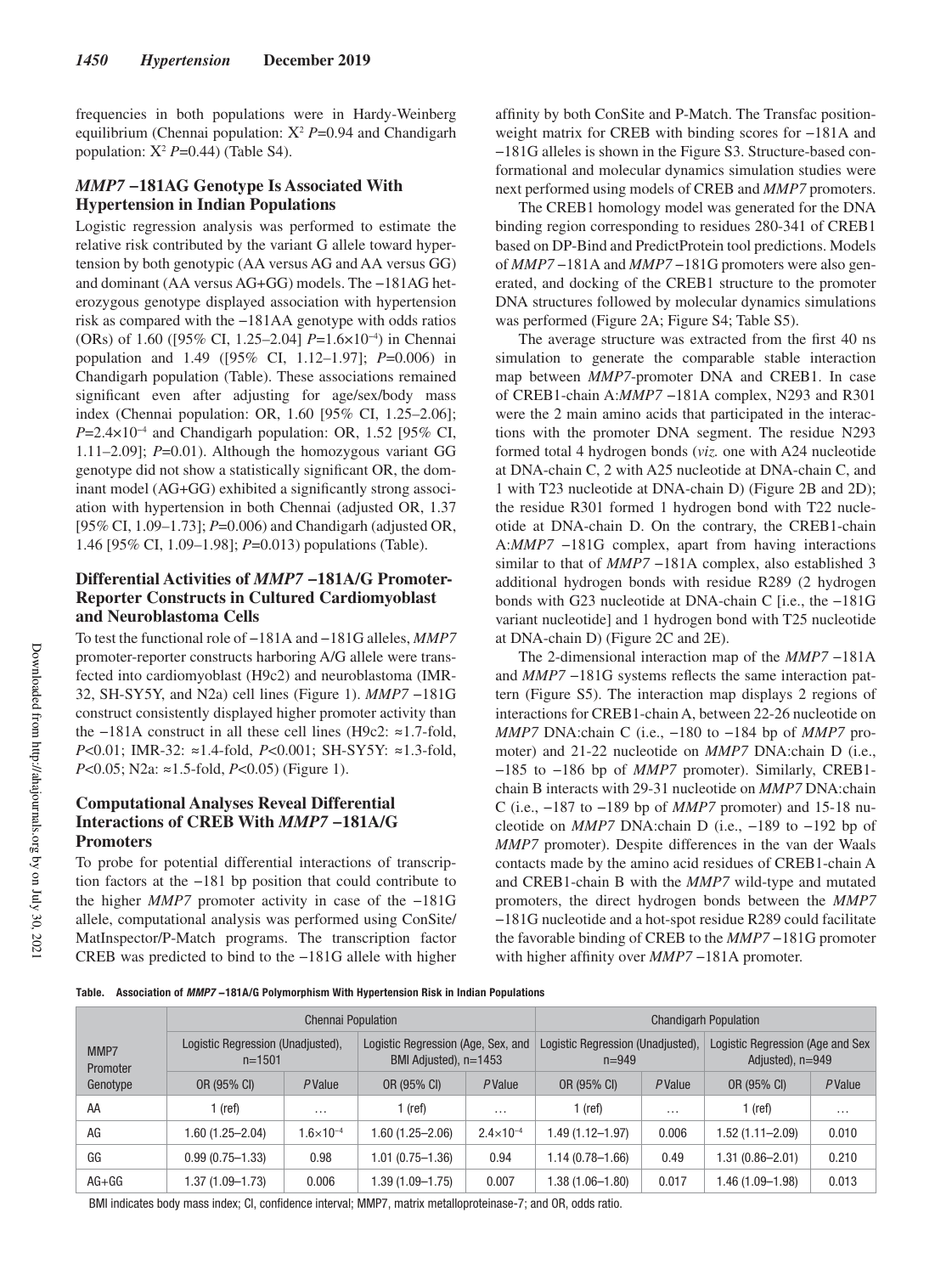



## **Experimental Evidence for Interactions of CREB With** *MMP7* **−181A/G Promoters**

In view of the prediction of enhanced interactions of CREB with the *MMP7* −181G allele (Figure 2; Figure S5), experimental validation of differential activation of *MMP7* −181A/G promoters by CREB was performed. Overexpression of CREB increased activities of *MMP7* promoter-reporter constructs in a concentration-dependent manner; the −181G construct



**Figure 2.** Schematic diagram of interactions of *MMP7*-promoter DNA with CREB (cyclic AMP response element-binding protein)-1 transcription factor. **A**, Representative energy minimized model of CREB1:wild-type *MMP7* complex rendered in new cartoon representation. DNA is shown in orange color; CREB1-chain A and CREB1-chain B are shown in ice-blue and green colors, respectively. DNA is shown in transparent white surface view as well. Position of the −181 bp nucleotide and Mg2+ has been indicated. **B**, Positioning of the nucleotide −181A (labeled as A23) in wild-type promoter. **C**, Positioning of the nucleotide −181G (labeled as G23) in the mutant promoter. Comparison of wild-type (**D**) and mutant (**E**) *MMP7*-promoter DNA interactions with CREB1 in an enlarged view. Amino acids are indicated by single-letter codes and based on their positions in the CREB1-chain A. Amino acids and nucleotides are rendered in licorice and colored atom-wise; C, light orange; N, blue; O, red; H, white. Hydrogen bonds are shown in green dotted lines.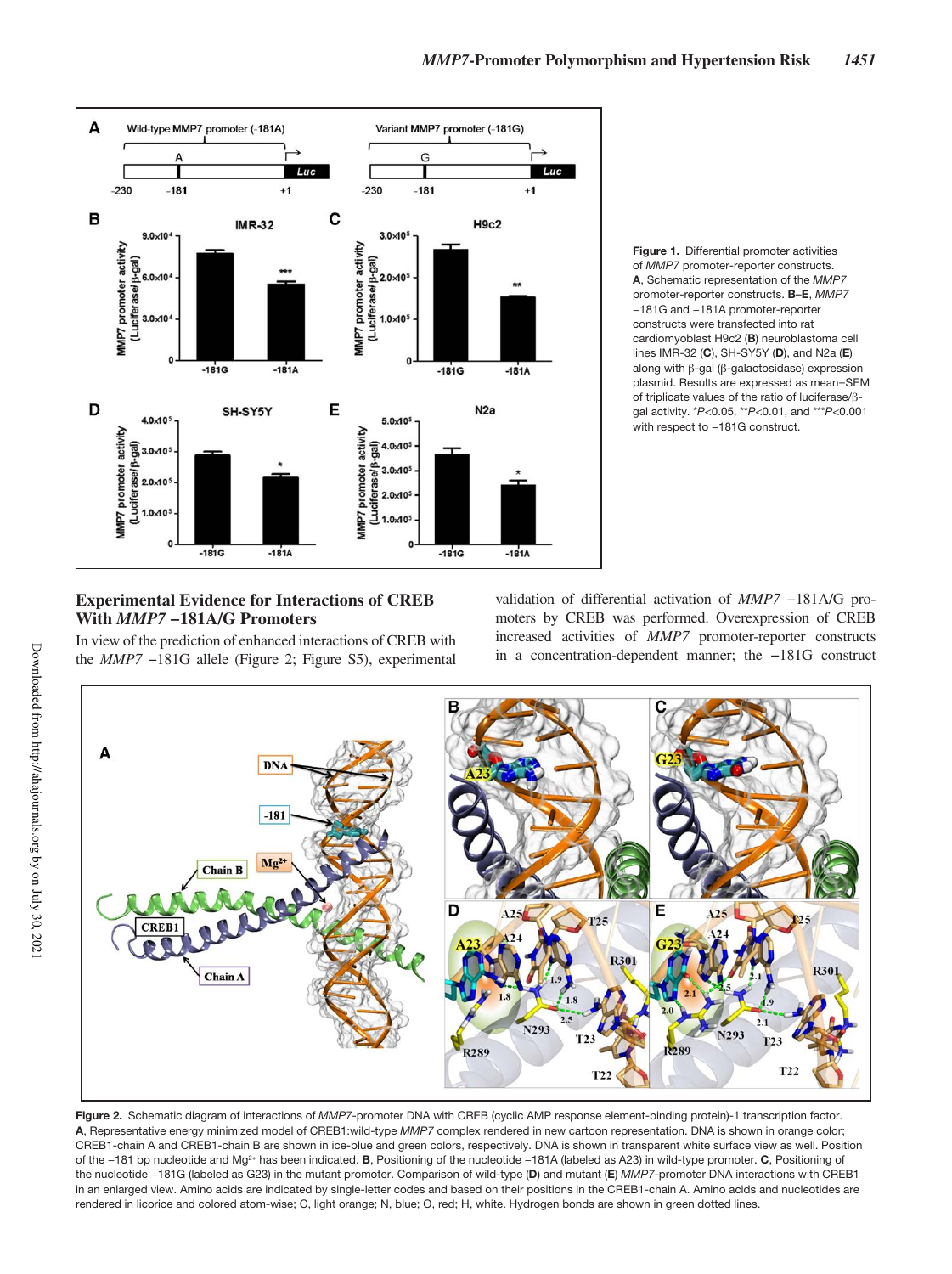exhibited significantly higher promoter activity than the −181A construct in IMR-32 (1-way ANOVA F=162.9, *P*<0.0001) and H9c2 cells (1-way ANOVA F=43.3, *P*<0.0001) (Figure S6A and S6B). Overexpression of CREB was confirmed by Western blotting. In corroboration, cotransfection of KCREB plasmid lead to a highly significant concentration-dependent decrease (at least 60%) in the promoter activity of *MMP7* −181G construct in both cell types (IMR-32: 1-way ANOVA F=13.72, *P*<0.0001; H9c2: 1-way ANOVA F=11.45, *P*<0.001) (Figure S6C and S6D). The −181A construct did not show any change in promoter activity in response to KCREB cotransfection. Downregulation of CREB using siRNA also reduced the promoter activity of −181G construct as compared with the negative control oligo in IMR-32 (by ≈45%; 1-way ANOVA F=7.13, *P*<0.05) and H9c2 (by ≈60%; 1-way ANOVA F=79.02, *P*<0.0001) cells; −181A construct did not show consistent reduction in promoter activity under similar conditions (Figure 3A and 3B). Downregulation of CREB was confirmed by Western blotting.

Further, chromatin immunoprecipitation assays were performed to study the interaction and preferential binding of CREB with the *MMP7* −181G promoter in the context of chromatin. Quantitative polymerase chain reaction of purified, CREB-immunoprecipitated chromatin from N2a and H9c2 cells transfected with *MMP7* −181G and −181A promoter constructs revealed that the enrichment of the *MMP7*  −181G allele was ≈1.7- and ≈1.8-fold higher, respectively, as compared with the −181A allele (*P*<0.05; Figure 3C and 3D).

## **Enhanced Response of** *MMP7* **−181G Promoter to Epinephrine: Crucial Role for CREB**

Since elevated levels of catecholamines are associated with hypertension, we evaluated the effect of epinephrine and the concomitant role of CREB, if any, on *MMP7* −181G and −181A promoter activities. Indeed, epinephrine treatment augmented the promoter activity of *MMP7* −181G construct in a concentration-dependent manner in IMR-32 (≤2.5-fold; 1-way ANOVA F=22.03, *P*<0.0001) and in H9c2 (≈2.2-fold; 1-way ANOVA F=17.10, *P*<0.0001) cells; on the contrary, *MMP7* −181A construct did not show significant increase in promoter activity (Figure S7A and S7B). Consistently, epinephrine treatment enhanced phospho-CREB levels in a concentration-dependent manner in these cell lines (Figure S7C and S7D). Further, to test whether CREB mediated the activation of *MMP7* −181G promoter in response to epinephrine, IMR-32 and H9c2 cells were cotransfected with KCREB and *MMP7* −181G or −181A promoter-reporter constructs followed by epinephrine treatment. Epinephrine, which augmented the promoter activity of *MMP7* −181G construct significantly, failed to evoke a similar response in the KCREB cotransfected condition in IMR-32 (2-way ANOVA genotype effect: F=56.05, *P*<0.0001; treatment effect: F=15.30, *P*<0.0001) and H9c2 (2-way ANOVA genotype effect: F=16.50, *P*<0.001; treatment effect: F=17.58, *P*<0.0001) cells. The −181A construct did not show any significant difference in promoter activity upon epinephrine treatment either in the presence or absence of KCREB (Figure S7E and S7F).

In chromatin immunoprecipitation assays using *MMP7* −181G/A promoter-transfected and epinephrine-treated cells, the −181G allele displayed significantly higher fold

enrichment with CREB (N2a:  $\approx$ 5.0-fold; H9c2:  $\approx$ 1.8-fold) and phospho-CREB (N2a:  $\approx$ 4.5-fold; H9c2:  $\approx$ 3.5-fold) as compared with the −181A allele (Figure S7G and S7H). Thus, the epinephrine induced activation of *MMP7* −181G promoter activity appears to be strongly mediated by CREB.

## **Hypoxic Stress Activates** *MMP7* **−181G Promoter via CREB**

Since hypoxia is known to increase blood pressure (BP) and is a major contributor to cardiac pathophysiology, the effect of hypoxia on *MMP7* −181G and −181A promoter-reporter constructs was studied. IMR-32 and H9c2 cells were subjected to hypoxia after transfection with −181G/A promoter constructs for 12 hours with/without CREB and KCREB cotransfection. The *MMP7* −181G construct displayed significantly enhanced promoter activity under hypoxia in both IMR-32  $(\approx 1.7 \text{-fold})$ and H9c2 ( $\approx$ 2.3-fold) cells; however, no significant increase was observed with the −181A construct (Figure 4A and 4B). Upon CREB overexpression, hypoxia treatment further increased the *MMP7* −181G promoter activity (≈5.7-fold in IMR-32 and ≈7.5-fold in H9c2) as compared with *MMP7* −181A construct in IMR-32 (2-way ANOVA genotype effect: F=39.7, *P*<0.0001; treatment effect: F=267.8, *P*<0.0001) and H9c2 (2-way ANOVA genotype effect: F=30.97, *P*<0.0001; treatment effect: F=73.01, *P*<0.0001) cells. On the contrary, hypoxia resulted in only a modest increase in promoter activity in the KCREB cotransfected cells. Under hypoxia, concomitant with HIF-1 $\alpha$  (IMR-32:  $\approx$ 6.6-fold; H9c2:  $\approx$ 7.9-fold), CREB (IMR-32: ≈1.4-fold; H9c2: ≈1.8-fold), and phospho-CREB (IMR-32: ≈1.5-fold; H9c2: ≈1.3-fold) levels were also found to be elevated (Figure 4C and 4D).

Further, interactions of CREB/phospho-CREB with −181G/A alleles under hypoxia were probed in N2a and H9c2 cells transfected with *MMP7* promoter-reporter constructs. The fold enrichment for CREB (N2a:  $\approx$ 1.5-fold; H9c2:  $\approx$ 1.4-fold) and phospho-CREB (N2a: ≈2.3-fold; H9c2: ≈1.9-fold) in case of the −181G allele under hypoxia was significantly higher (Figure 4E and 4F) than the −181A allele (N2a: 1-way ANOVA F=63.7, *P*<0.0001; H9c2: 1-way ANOVA F=28.0, *P*<0.0001).

## *MMP7* **−181G Promoter Results in Higher MMP7 Levels** *In Vitro* **and** *In Vivo*

By generating recombinant plasmids wherein hMMP7 cDNA was placed under the control of *MMP7* −181G and *MMP7* −181A promoters, we probed whether the differential activities of G/A alleles result in altered MMP7 levels *in vitro* (Figure S8A). Expression of these plasmids in N2a (Figure S8B and S8C) and H9c2 (Figure S8D and S8E) cells revealed significantly elevated levels of MMP7 in case of −181G promoter-driven *MMP7* cDNA (N2a: ≈1.6-fold, *P*<0.0001; H9c2: ≈1.4-fold, *P*<0.05) as compared with −181A promoter-driven *MMP7* cDNA suggesting higher activity of −181G promoter in the genomic context.

Furthermore, we analyzed plasma MMP7 levels in a section of normotensive/untreated subjects from the study population after stratification into *MMP7* promoter genotypes; *MMP7* −181AG individuals displayed higher plasma MMP7 levels (Figure 5A) than −181AA and −181GG individuals (1-way ANOVA F=3.06, *P*<0.05). Although plasma MMP7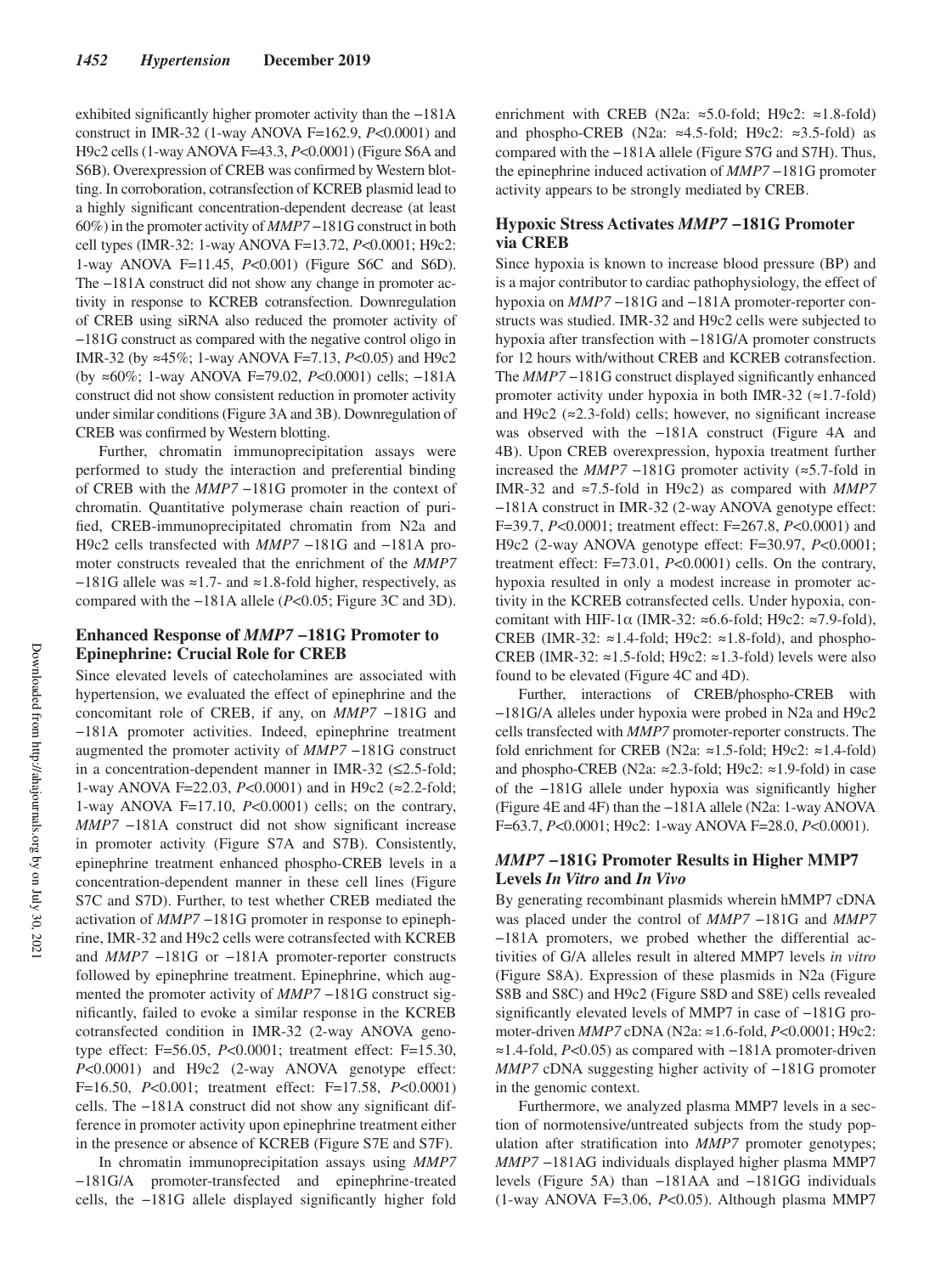

**Figure 3.** Enhanced interactions of CREB (cyclic AMP response element-binding protein) with *MMP7* −181G allele. **A** and **B**, siRNA-mediated knockdown of CREB decreases the *MMP7* −181G promoter activity. IMR-32 (**A**) and H9c2 (**B**) cells were transfected with *MMP7* −181G or −181A constructs along with control siRNA oligo or CREB siRNA oligo. Assays were performed after 48 h of transfection. Results are expressed as mean±SEM of triplicate values of the ratio of luciferase activity/μg protein. \**P*<0.05, \*\**P*<0.01, and \*\*\*\**P*<0.0001 as compared with the basal activity of the corresponding construct. #*P*<0.05 and ###*P*<0.001 as compared with the basal activity of *MMP7* −181G construct. Downregulation of CREB was confirmed by Western blotting. **C** and **D**, Binding of CREB to −181G and −181A alleles of *MMP7* promoter. Chromatin immunoprecipitation of N2a (**C**) and H9c2 (**D**) cells transfected with −181G or −181A construct was performed using antibody against CREB/control IgG. Immunoprecipitated chromatin was subjected to quantitative polymerase chain reaction. Fold enrichment in case of CREB antibody over IgG control is shown. \**P*<0.05.

levels were modestly higher in individuals of −181GG genotype than those with −181AA genotype, the difference was not statistically significant. Thus, the plasma levels of MMP7 follow the same trend of association displayed by the −181AG individuals in the logistic regression analysis toward hypertension risk (Table).

## **Activities of** *MMP7* **Promoter Constructs in Diploid Combinations** *in Cella*

In view of the association of *MMP7 −*181AG genotype with hypertension risk, as well as higher MMP7 levels *in vivo*, we sought to test whether this observation could also be demonstrated in transfected cultured cells. We transfected IMR-32 and H9c2 cells with −181G or −181A promoterreporter plasmids in 3 diploid combinations: −181G/G (ie, only −181G construct), −181G/A (ie, equimolar amounts of −181G and −181A constructs), and −181A/A (ie, only −181A construct) to mimic the homozygous variant, heterozygous and wild-type conditions, respectively. Interestingly, both −181G and −181G/A transfected conditions showed similar extent of elevated promoter activity (≈1.8-fold and ≈1.75 fold, respectively, in IMR-32 cells;  $\approx$ 1.4-fold and  $\approx$ 1.3-fold, respectively, in H9c2 cells) as compared with the −181A construct alone (IMR-32: 1-way ANOVA F=63.74, *P*<0.0001;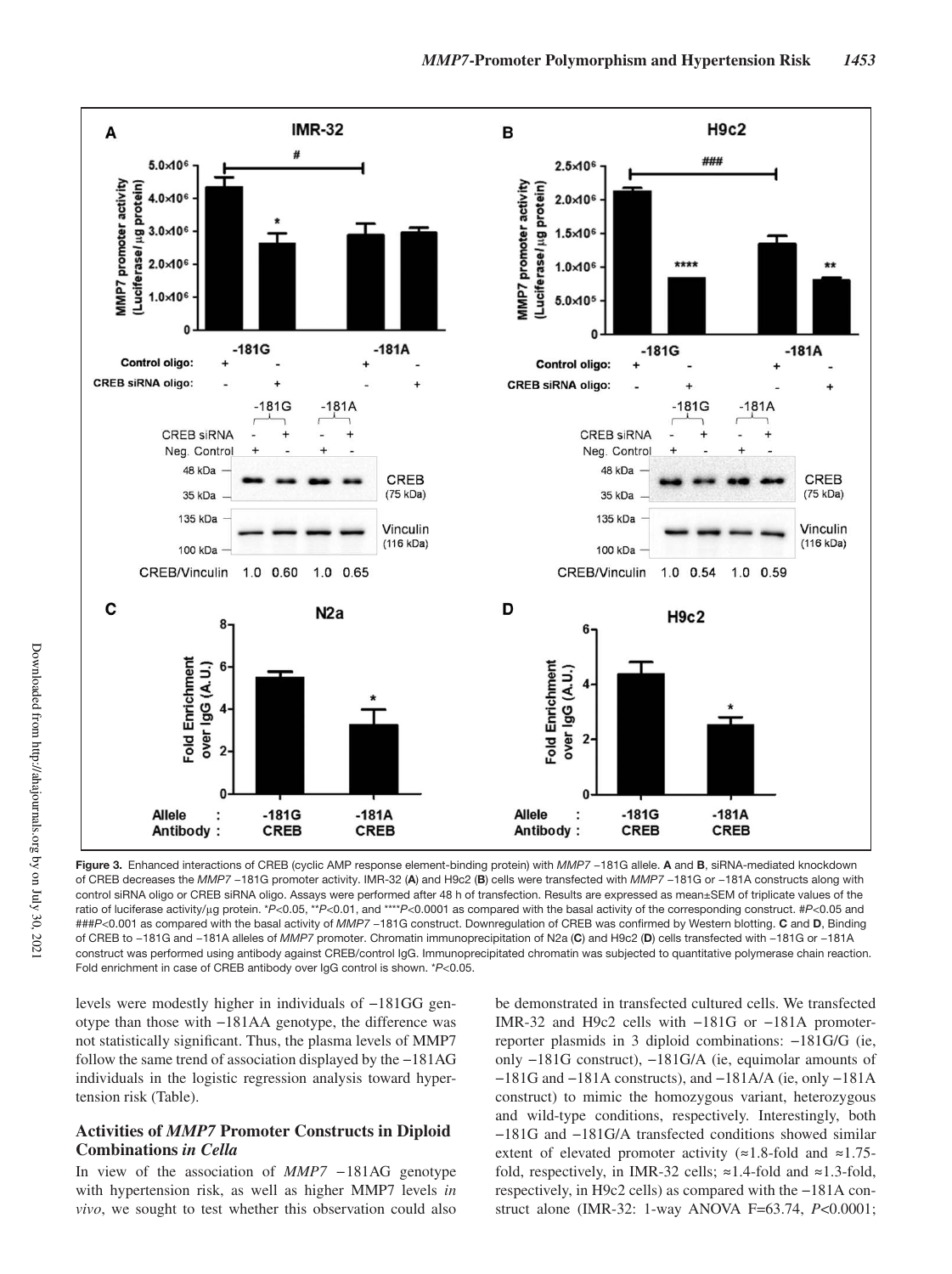

**Figure 4.** Effect of hypoxia on *MMP7* promoter: crucial role for CREB (cyclic AMP response element-binding protein). **A** and **B**, *MMP7* −181G and −181A promoter-reporter constructs were transfected into IMR-32 (**A**) and H9c2 (**B**) cells with/without CREB and KCREB (dominant-negative CREB) expression plasmid and subjected to 12 h of hypoxia. Results are expressed as mean±SEM of triplicate values of luciferase activity/μg protein. \**P*<0.05, \*\*\**P*<0.001, and \*\*\*\**P*<0.0001 when compared with basal activity of the respective construct and #*P*<0.05 and ####*P*<0.0001 as compared with the corresponding normoxic condition. IMR-32 (**C**) and H9c2 (**D**) cells were subjected to hypoxia for 12 h, and Western blotting of the total proteins was performed probing for HIF-1α (hypoxia-inducible factor 1α), CREB, phospho-CREB, and vinculin. **E** and **F**, Chromatin immunoprecipitation of N2a and H9c2 cells transfected with *MMP7* −181G or −181A promoter construct, with/without exposure to hypoxia was performed using antibody against CREB, phospho-CREB, and preimmune IgG. Fold enrichment in case of CREB/phospho-CREB antibody over preimmune IgG is shown. \**P*<0.05, \*\**P*<0.01, \*\*\**P*<0.001, and \*\*\*\**P*<0.0001 when compared with the respective untreated condition and ####P<0.0001 as compared with the corresponding treatment in case of *MMP7* −181G promoter construct.

and H9c2: 1-way ANOVA F=51.37, *P*<0.001) (Figure 5B). These results suggest that the *MMP7* −181G allele may act in a dominant manner while impacting the promoter activity.

### **Association of** *MMP7* **−181AG Genotype With BP**

To evaluate potential associations of the *MMP7* promoter SNP with cardiovascular traits, inferential statistics were performed using demographic/physiological/biochemical parameters of the study subjects after stratifying them based on their genotypes. The BP data were adjusted for antihypertensive drugs according to Cui et al.<sup>22</sup> We observed higher mean arterial pressure (MAP) ( $\approx$ 2–3 mm Hg) and diastolic BP (DBP) (≈2–3 mm Hg) in individuals of *MMP7* −181AG genotype than −181AA or −181GG individuals in both Chennai (MAP: 1-way ANOVA F=3.15, *P*<0.05; DBP: 1-way ANOVA F=3.69, *P*<0.05) and Chandigarh (MAP: 1-way ANOVA F=3.02, *P*<0.05; DBP: 1-way ANOVA F=4.21, *P*<0.05) populations (Figure 5C and 5D). The MAP and DBP levels in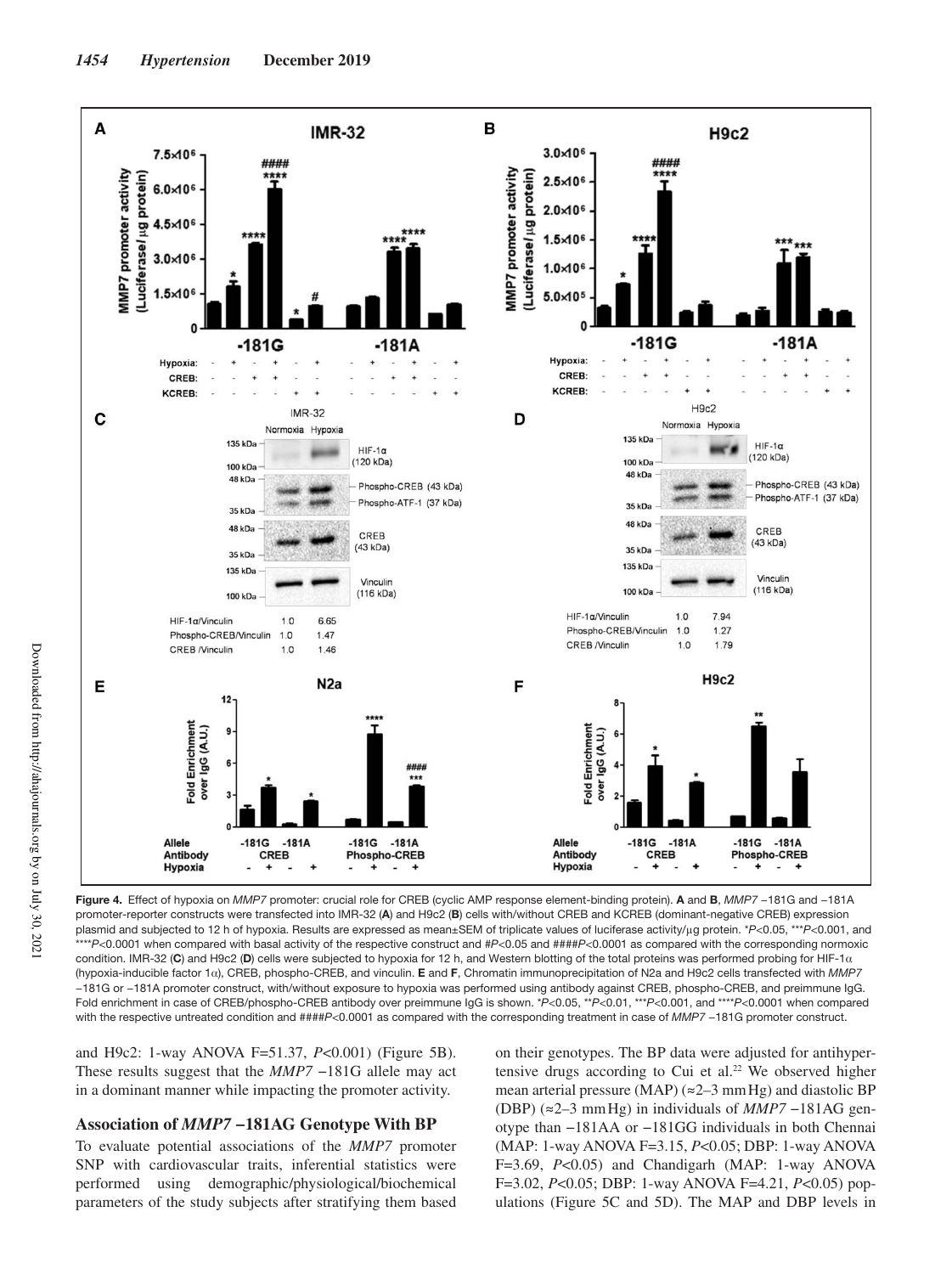

**Figure 5.** Allele-specific association of *MMP* (matrix metalloproteinase)*-7*-181 promoter genotypes with plasma MMP7 levels and blood pressure in Indian populations. **A**, Plasma MMP7 levels in −181GG, −181AG, and −181AA individuals as measured by ELISA. **B**, IMR-32 and H9c2 cells were transfected with 1 μg each of *MMP7* −181G or −181A or 500 ng each of −181G and −181A constructs. Results are mean±SEM of triplicate values of luciferase/β-gal activity. \*\*\**P*<0.001 as compared with the −181G and ##*P*<0.01, ###*P*<0.001 as compared with the −181G+−181A conditions. **C** and **D**, *MMP7* −181AG individuals display higher mean arterial pressure (**C**) and diastolic blood pressure (**D**) in Chennai and Chandigarh populations. \**P*<0.05 **E** and **F**, Correlation of diastolic blood pressure (**E**) and mean arterial pressure (**F**) with MMP7 levels. MMP7 levels showed significant positive correlation with diastolic blood pressure and mean arterial pressure. Pearson r and *P* for the correlations are indicated.

these subjects positively correlated with plasma MMP7 levels (MAP: Pearson r=0.21, *P*<0.01; DBP: Pearson r=0.29, *P*<0.001) (Figure 5E and 5F). *MMP7* −181AG individuals also displayed a trend toward higher systolic BP ( $\approx$ 3 mm Hg), although the difference was not statistically significant (Figure S9). However, a modest positive correlation was observed with plasma MMP7 levels in these individuals (Pearson r=0.17, *P*<0.05) (Figure S9).

## **Discussion**

## **Overview**

Hypertension—a major risk factor for CVD—is characterized by several complex pathophysiological mechanisms including cardiac remodeling.<sup>23</sup> The remodeling that occurs initially as an adaptive response results in an altered ECM content ultimately leading to cardiovascular dysfunction.<sup>24</sup> MMPs play a crucial role in cardiac remodeling by degrading ECM components, which provide structural and mechanical support to the vasculature.<sup>25</sup> MMP7 cleaves a wide range of substrates including ECM components, vasoactive ligands, growth factor receptors, proinflammatory molecules, and other MMPs.26 Knockdown of *MMP7* in SHR model attenuated hypertension and stopped the development of cardiac hypertrophy.<sup>9</sup> MMP7 is involved in early stages of agonistinduced hypertension (serving as a transcriptional regulator of MMP2) wherein knockdown of MMP7 and TACE (TNF-α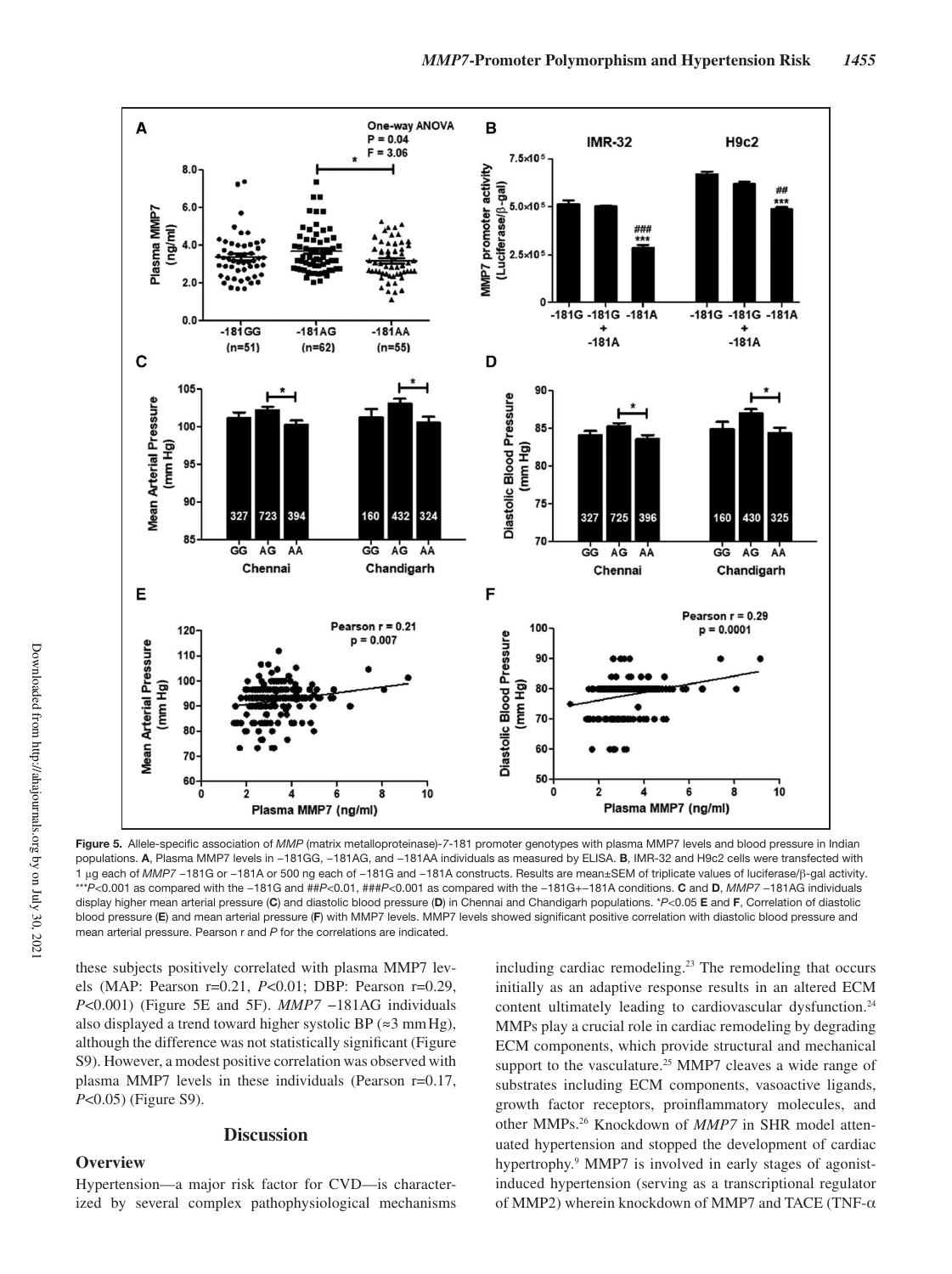converting enzyme) prevented hypertension, as well as the development of cardiac hypertrophy.<sup>10</sup> Since expression of MMP7 is known to be tightly regulated at transcriptional level, polymorphisms in the promoter region may affect the gene expression by altering the binding affinities of transcription factors. Such functional polymorphisms could potentially alter susceptibility to pathophysiological phenotypes.<sup>11</sup> Two polymorphisms in the *MMP7* promoter (A-181G and C-153T) have been associated with the risk of coronary artery disease<sup>11</sup> but association of these variants with hypertension risk has not been investigated.

## **Occurrence and Association of** *MMP7***A−181G Polymorphism With Hypertension in Human Populations**

Pairwise linkage disequilibrium analysis of common SNPs in the *MMP7* upstream promoter region (Figure S2) identified *MMP7* A-181G as a tag SNP, which was further analyzed. Occurrence of this polymorphism in Indian populations (MAFs, 0.47 and 0.41; Table S4) was similar to that in European (MAF, 0.44), South Asian (MAF, 0.43), and African (MAF, 0.45) superpopulations of the 1000 Genomes project. However, frequency of this polymorphism was lesser in American superpopulation (MAF, 0.34) and the least in East Asian superpopulation (MAF, 0.085) suggesting its ethnicity-dependent occurrence in different World populations.

Next, we probed for association of the *MMP7* A-181G polymorphism with hypertension risk. The −181AG genotype conferred at least ≈1.5-fold higher risk of hypertension in both North Indian (Chandigarh) and South Indian (Chennai) populations; the dominant model also displayed a highly significant association with hypertension risk (Table). One limitation of the present study is that the −181GG genotype did not show a statistically significant association with hypertension. However, to the best of our knowledge, this is the first report on association of *MMP7* A-181G SNP with hypertension although many studies demonstrated its association with several types of cancers.<sup>5,7,27–30</sup> Of note, a previous study (using high-order gene-gene interaction analysis) in a North Indian population predicted that individuals carrying the combination of *MMP7* −181AG+GG, MMP9 668RQ+QQ, *AT1*  (*Ang II type 1*) 1166 AC+CC and *NFKB1* -94 ATTG Ins/Ins genotypes had a significantly higher risk for left ventricular dysfunction (adjusted OR, 8.14; *P*=0.003).<sup>31</sup> It would be interesting to perform large-scale studies on the potential association of *MMP7* A-181G SNP with CVD states in different human populations.

## **Allele-Specific Effect of CREB in Activation of** *MMP7* **−181G Promoter in Basal and Pathophysiological Conditions**

Transient transfections of *MMP7* promoter-reporter constructs displayed consistently higher promoter activity of the −181G promoter than the −181A promoter across different cell lines (Figure 1). Detailed computational analyses, CREB overexpression/downregulation studies, and chromatin immunoprecipitation assays affirmed stronger interaction of CREB transcription factor with the −181G promoter in neuronal/

cardiomyoblast cells (Figures 2 and 3; Figures S5 and S6). This is consistent with our previous finding that CREB interacts with the −181G allele with higher affinity in adenocarcinoma cells.<sup>5</sup> The higher promoter activity of *MMP7* −181G allele has also been attributed to the generation of a putative binding site (NGAAN) for a heat-shock transcription factor in U937 macrophage cells.<sup>11</sup>

CREB is a ubiquitously expressed leucine-zipper transcription factor with well-known roles in cell proliferation, differentiation, and survival. The role of CREB in the development of CVDs has been recently recognized.<sup>32</sup> Several kinases (including protein kinase A/B/C) activate CREB by phosphorylating the Ser-133 residue which in turn recruits the CREB-binding protein to activate gene expression.<sup>33</sup> Transgenic mice overexpressing cardiomyocyte-specific dominant-negative CREB developed dilated cardiomyopathy and displayed reduced cardiac contractility upon isoproterenol treatment.<sup>34</sup> Phospho-CREB levels were also elevated in cerebral arteries of hypertensive rats.<sup>35</sup> Involvement of CREB in Ang II–induced IL (interleukin)-6 expression in vascular smooth muscle cells was attributed to a crucial cyclic AMP response element site. Ang II activated several kinases via AT1 receptor to result in CREB phosphorylation suggesting that CREB may have a role to play in the vascular remodeling associated with cardiac hypertrophy, heart failure, and atherosclerosis.<sup>36</sup> In view of these reports, our findings on the transcriptional regulation of MMP7 by CREB provide new insights into molecular mechanisms of CVDs.

Since stress elevates catecholamine levels through the hypothalamic-pituitary-adrenal  $axis^{37}$  and hypertension is characterized by elevated levels of vasoconstrictive agonists such as catecholamines, we checked whether epinephrine (a catecholamine and known activator of CREB) exhibited any allele-specific effect with respect to the *MMP7* −181A/G promoters. Indeed, the *MMP7* −181G construct displayed a concentration-dependent increase in promoter activity in response to increasing doses of epinephrine with a concomitant increase in phospho-CREB levels (Figure S7). Epinephrine treatment also enhanced promoter occupancy of CREB/phospho-CREB for the −181G allele in the context of chromatin (Figure S7). Thus, −181G allelecarrying hypertensive individuals may have higher expression of *MMP7* due to catecholamine excess. Interestingly, isoproterenol activated MMP7 in gastric cancer cells and increased expression of MMP7 in gastric cancer tissue was observed at the sites where β2-adrenergic receptor was overexpressed.<sup>38</sup> Thus, epinephrine may play a key role in activation of *MMP7* −181G promoter in hypertension and other stress-induced cardiac complications.

Similarly, hypoxia is a common pathophysiological condition in CVDs including atherosclerosis and heart failure. Normotensive Sprague-Dawley rats developed sustained arterial hypertension when subjected to hypobaric hypoxia.<sup>39</sup> The hypoxic environment in the brain stem of SHR animals resulted in elevated sympathetic activity and a corresponding increase in arterial BP.<sup>40</sup> Moreover, HIF-1 $\alpha$  signaling plays an important role in macrophage activation, which in turn contributes to the tissue remodeling processes and influences the severity of CVDs.<sup>41</sup> In addition to HIF-1 $\alpha$ , hypoxic response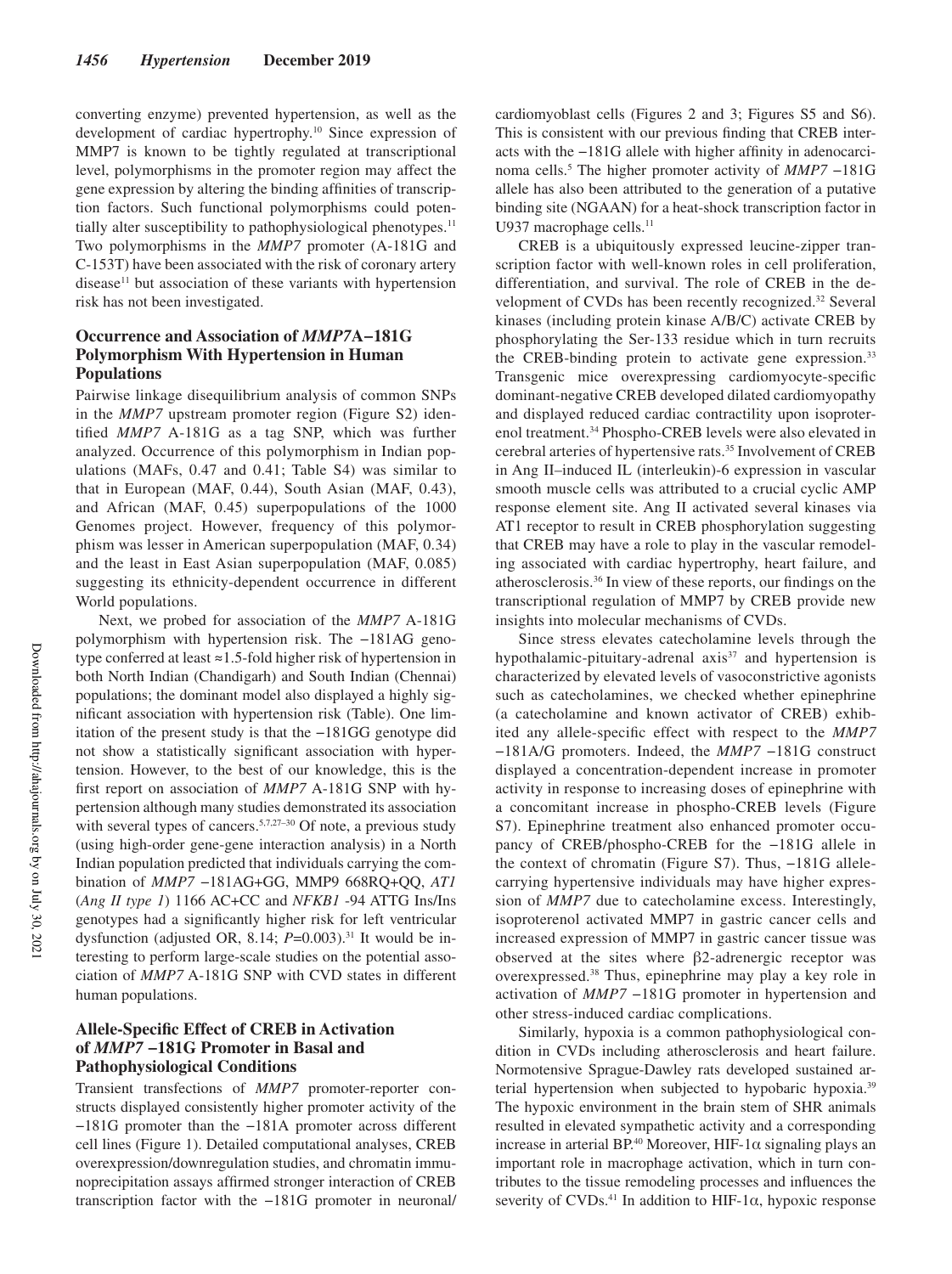may also be mediated by NF-κB (nuclear factor-κB) and CREB. Interestingly, CREB/ATF-1 may also bind to the HIF-1 DNA recognition site.<sup>42</sup> In adrenal medullary PC12 cells, hypoxia resulted in Ser-133 phosphorylation of CREB, which persisted up to 24 hours.<sup>43</sup> In line with these reports, hypoxia significantly enhanced the promoter activity of *MMP7* −181G construct under basal as well as CREB cotransfected conditions via increased promoter occupancy of CREB (Figure 4). In corroboration, primary human monocyte-derived macrophages displayed elevated *MMP7* mRNA levels under hypoxia.<sup>44</sup> Thus, the A-181G polymorphism governs *MMP7* gene expression under basal, as well as pathophysiological, conditions.

## **Genotype-Phenotype Correlations of** *MMP7* **A-181G Polymorphism**

Consistent with the higher transcription/translation of *MMP7* in the presence of the −181G allele *in vitro* (Figure S8), plasma MMP7 level was significantly higher in heterozygous AG carriers as compared with wild-type AA individuals (Figure 5A). Interestingly, the −181AG heterozygous combination also yielded significantly higher promoter activity than the −181A wild-type upon expression of diploid combinations of −181A/−181G constructs in cultured cells (mimicking the homozygous and heterozygous conditions), indicating possible enhancement of *MMP7* gene expression in the heterozygous individuals (Figure 5B). Indeed, previous reports suggested that altered expression of MMPs in different individuals could result due to the polymorphisms in the regulatory regions (eg, promoter) of MMP genes.<sup>2</sup>

Of note, in a preliminary study, hypercholesterolemic patients with coronary artery disease possessing the −181G allele presented with smaller reference luminal diameters before percutaneous transluminal coronary angioplasty than patients with the wild-type allele suggesting a functional role for the *MMP7* A-181G polymorphism in the matrix remodeling associated with coronary artery disease.<sup>11</sup> We also probed for association of the *MMP7* A-181G polymorphism with biochemical parameters (*viz.* total cholesterol, triglycerides, LDL [low-density lipoprotein], and HDL [high-density lipoprotein] cholesterol and blood glucose levels) that may act as comorbidities to CVD; however, no significant correlations were observed. Nonetheless, the significantly higher DBP and MAP observed in individuals of AG genotype (Figure 5C and 5D) corroborated with their increased hypertension risk (Table). The higher BP in *MMP7* −181AG individuals might result from enhanced proteolytic cleavage of the β2-adrenergic receptor by MMP7 as MMP7 level is elevated in these individuals because of higher promoter activity associated with the −181G allele. The cleavage of β2-adrenergic receptor may suppress the normal vasodilatory stimulus provided by this receptor upon agonist binding resulting in a lack of vasodilatory input to the arterial/ arteriolar tone; this signaling cascade may lead to elevation of arterial BP.<sup>45</sup> Further studies are required to establish the mechanisms modulating BP homeostasis in these individuals.

In summary, we genotyped a common naturally occurring polymorphism (A-181G) in the upstream regulatory region of *MMP7* gene in 2 geographically distinct Indian populations. The *MMP7* A-181G polymorphism showed strong association with increased hypertension risk in our study populations. The −181G allele-containing promoter displayed higher promoter activity than the −181A promoter in basal/pathophysiological conditions (hypoxia, catecholamine excess) due to preferential binding of CREB, translating to increased MMP7 levels *in vitro*. The risk genotype (−181AG) also had a correlative association with increased plasma MMP7 levels and BP suggesting that this functional regulatory polymorphism may contribute to cardiovascular risk.

#### **Perspectives**

None.

Dysregulated proteolytic processes modulated by MMPs result in cardiac remodeling and play a major role in CVDs. MMP7—a potent metalloproteinase with a wide range of ECM/non-ECM substrates—is implicated in several cancers and atherosclerosis. This study sheds light on the association of a highly frequent tag SNP in the promoter region of *MMP7* (A-181G; rs11568818) with increased BP and higher risk for hypertension in Indian population. This work also provides a plausible transcription regulatory mechanism behind the observed elevated levels of MMP7 in the carriers of the variation. Thus, this study paves way toward better understanding of the role of interindividual variations and functional regulatory polymorphisms in conferring disease risk, which may help to develop preventive strategies for individuals predisposed to hypertension and the related cardiovascular complications.

#### **Acknowledgments**

We acknowledge all the volunteers who participated in this study. We thank David Ginty (Harvard Medical School) for the CREB (cyclic AMP response element-binding protein) expression plasmid (VP16−CREB+bZIP) and Richard H. Goodman (Vollum Institute, Oregon Health Sciences University) for the CREB dominant-negative plasmid (KCREB). L. Subramanian acknowledges the clinical research team at Madras Medical Mission, Chennai, for helping with the sample collection and Abrar Ali Khan, Vikas Arige, and Amrita Anand for their support during the study.

#### **Sources of Funding**

This study was supported, in part, by grants from the Department of Biotechnology, Department of Science and Technology, and Ministry of Human Resource Development, Government of India.

## **Disclosures**

## **References**

- 1. Löffek S, Schilling O, Franzke CW. Series "matrix metalloproteinases in lung health and disease": biological role of matrix metalloproteinases: a critical balance. *Eur Respir J*. 2011;38:191–208. doi: 10.1183/09031936.00146510
- 2. Ye S. Polymorphism in matrix metalloproteinase gene promoters: implication in regulation of gene expression and susceptibility of various diseases. *Matrix Biol*. 2000;19:623–629.
- 3. Chiao YA, Zamilpa R, Lopez EF, Dai Q, Escobar GP, Hakala K, Weintraub ST, Lindsey ML. *In vivo* matrix metalloproteinase-7 substrates identified in the left ventricle post-myocardial infarction using proteomics. *J Proteome Res*. 2010;9:2649–2657. doi: 10.1021/pr100147r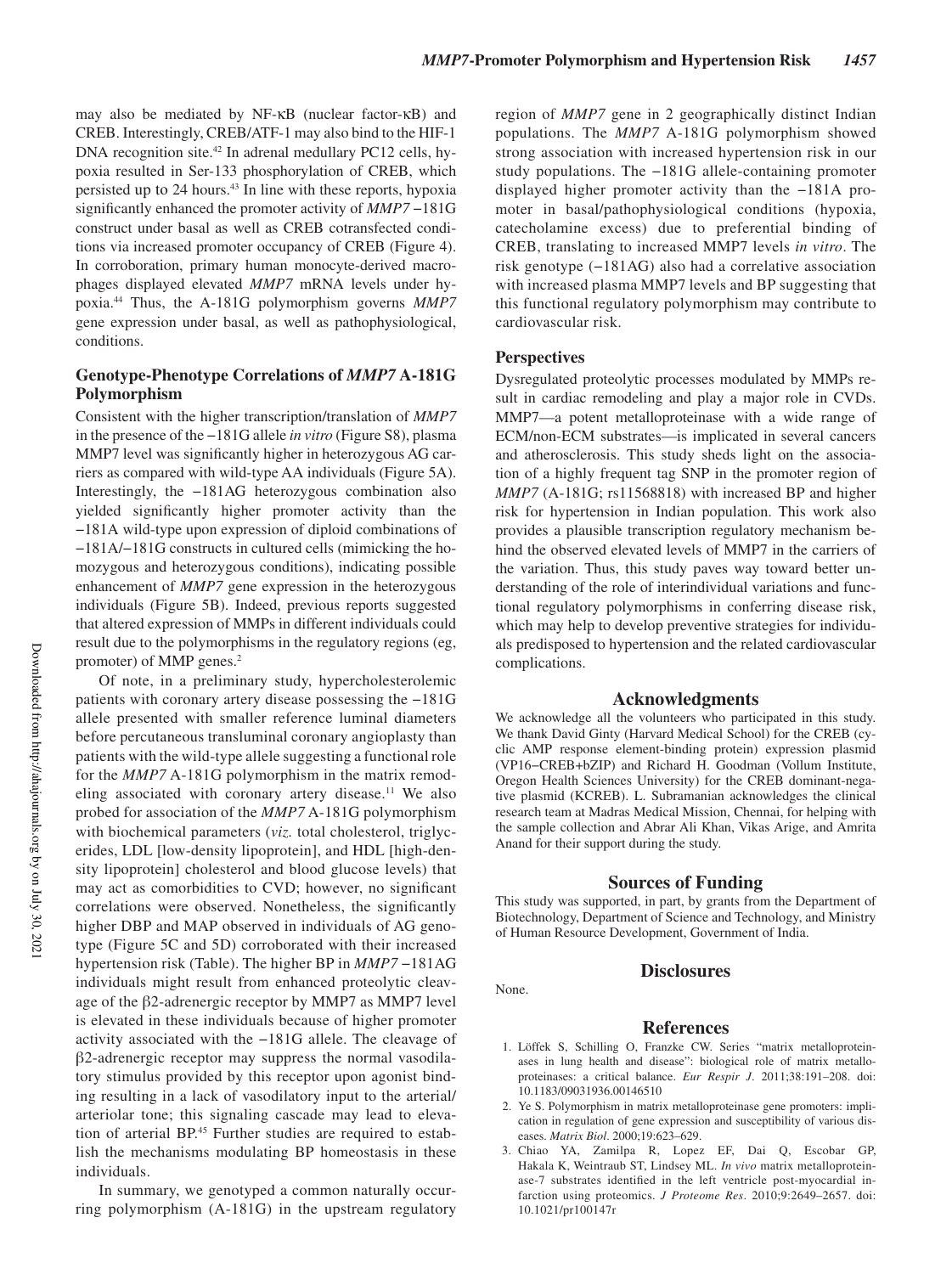- 4. Ban CR, Twigg SM, Franjic B, Brooks BA, Celermajer D, Yue DK, McLennan SV. Serum MMP-7 is increased in diabetic renal disease and diabetic diastolic dysfunction. *Diabetes Res Clin Pract*. 2010;87:335– 341. doi: 10.1016/j.diabres.2010.01.004
- 5. Kesh K, Subramanian L, Ghosh N, Gupta V, Gupta A, Bhattacharya S, Mahapatra NR, Swarnakar S. Association of MMP7 -181A→G promoter polymorphism with gastric cancer risk: Influence of nicotine in differential allele-specific transcription via increased phosphorylation of cAMP-response element-binding protein (CREB). *J Biol Chem*. 2015;290:14391–14406. doi: 10.1074/jbc.M114.630129
- 6. Nilsson L, Jonasson L, Nijm J, Hamsten A, Eriksson P. Increased plasma concentration of matrix metalloproteinase-7 in patients with coronary artery disease. *Clin Chem*. 2006;52:1522–1527. doi: 10.1373/clinchem. 2006.067439
- 7. Zhang J, Jin X, Fang S, Wang R, Li Y, Wang N, Guo W, Wang Y, Wen D, Wei L, Dong Z, Kuang G. The functional polymorphism in the matrix metalloproteinase-7 promoter increases susceptibility to esophageal squamous cell carcinoma, gastric cardiac adenocarcinoma and nonsmall cell lung carcinoma. *Carcinogenesis*. 2005;26:1748–1753. doi: 10.1093/carcin/bgi144
- 8. Schmid-Schönbein GW. An emerging role of degrading proteinases in hypertension and the metabolic syndrome: autodigestion and receptor cleavage. *Curr Hypertens Rep*. 2012;14:88–96. doi: 10.1007/s11906- 011-0240-9
- 9. Wang X, Chow FL, Oka T, Hao L, Lopez-Campistrous A, Kelly S, Cooper S, Odenbach J, Finegan BA, Schulz R, Kassiri Z, Lopaschuk GD, Fernandez-Patron C. Matrix metalloproteinase-7 and ADAM-12 (a disintegrin and metalloproteinase-12) define a signaling axis in agonist-induced hypertension and cardiac hypertrophy. *Circulation*. 2009;119:2480–2489. doi: 10.1161/CIRCULATIONAHA.108.835488
- 10. Odenbach J, Wang X, Cooper S, Chow FL, Oka T, Lopaschuk G, Kassiri Z, Fernandez-Patron C. MMP-2 mediates angiotensin II-induced hypertension under the transcriptional control of MMP-7 and TACE. *Hypertension*. 2011;57:123–130. doi: 10.1161/HYPERTENSIONAHA.110.159525
- 11. Jormsjö S, Whatling C, Walter DH, Zeiher AM, Hamsten A, Eriksson P. Allele-specific regulation of matrix metalloproteinase-7 promoter activity is associated with coronary artery luminal dimensions among hypercholesterolemic patients. *Arterioscler Thromb Vasc Biol*. 2001;21:1834– 1839. doi: 10.1161/hq1101.098229
- 12. Richards TJ, Park C, Chen Y, Gibson KF, Peter Di Y, Pardo A, Watkins SC, Choi AM, Selman M, Pilewski J, Kaminski N, Zhang Y. Allele-specific transactivation of matrix metalloproteinase 7 by FOXA2 and correlation with plasma levels in idiopathic pulmonary fibrosis. *Am J Physiol Lung Cell Mol Physiol*. 2012;302:L746–L754. doi: 10.1152/ajplung.00319.2011
- 13. Riccio A, Ahn S, Davenport CM, Blendy JA, Ginty DD. Mediation by a CREB family transcription factor of NGF-dependent survival of sympathetic neurons. *Science*. 1999;286:2358–2361. doi: 10.1126/science. 286.5448.2358
- 14. Sonawane PJ, Sahu BS, Sasi BK, Geedi P, Lenka G, Mahapatra NR. Functional promoter polymorphisms govern differential expression of HMG-CoA reductase gene in mouse models of essential hypertension. *PLoS One*. 2011;6:e16661. doi: 10.1371/journal.pone.0016661
- 15. Webb B, Sali A. Protein structure modeling with MODELLER. *Methods Mol Biol*. 2014;1137:1–15. doi: 10.1007/978-1-4939-0366-5\_1
- 16. van Dijk M, Bonvin AM. 3D-DART: a DNA structure modelling server. *Nucleic Acids Res*. 2009;37(Web Server issue):W235–W239. doi: 10.1093/nar/gkp287
- 17. Yan Y, Zhang D, Zhou P, Li B, Huang SY. HDOCK: a web server for protein-protein and protein-DNA/RNA docking based on a hybrid strategy. *Nucleic Acids Res*. 2017;45(W1):W365–W373. doi: 10.1093/nar/gkx407
- 18. van Zundert GCP, Rodrigues JPGLM, Trellet M, Schmitz C, Kastritis PL, Karaca E, Melquiond ASJ, van Dijk M, de Vries SJ, Bonvin AMJJ. The HADDOCK2.2 web server: user-friendly integrative modeling of biomolecular complexes. *J Mol Biol*. 2016;428:720–725. doi: 10.1016/j.jmb.2015.09.014
- 19. *Schrödinger Release 2017-2: Desmond Molecular Dynamics System*. New York, NY: D. E. Shaw research; 2017. Maestro-desmond interoperability tools, schrödinger, New York, NY 2017.
- 20. Mattapally S, Singh M, Murthy KS, Asthana S, Banerjee SK. Computational modeling suggests impaired interactions between NKX2.5 and GATA4 in individuals carrying a novel pathogenic D16N NKX2.5 mutation. *Oncotarget*. 2018;9:13713–13732. doi: 10.18632/ oncotarget.24459
- 21. Xu Z, Taylor JA. SNPinfo: integrating GWAS and candidate gene information into functional SNP selection for genetic association

studies. *Nucleic Acids Res*. 2009;37(Web Server issue):W600–W605. doi: 10.1093/nar/gkp290

- 22. Cui JS, Hopper JL, Harrap SB. Antihypertensive treatments obscure familial contributions to blood pressure variation. *Hypertension*. 2003;41:207–210. doi: 10.1161/01.hyp.0000044938.94050.e3
- 23. Bashey RI, Cox R, McCann J, Jimenez SA. Changes in collagen biosynthesis, types, and mechanics of aorta in hypertensive rats. *J Lab Clin Med*. 1989;113:604–611.
- 24. Intengan HD, Schiffrin EL. Vascular remodeling in hypertension: roles of apoptosis, inflammation, and fibrosis. *Hypertension*. 2001;38(3 Pt 2):581–587. doi: 10.1161/hy09t1.096249
- 25. Birkedal-Hansen H. Proteolytic remodeling of extracellular matrix. *Curr Opin Cell Biol*. 1995;7:728–735. doi: 10.1016/0955-0674(95)80116-2
- 26. Pardo A, Selman M. Role of matrix metalloproteases in pulmonary fibrosis. In: Lagente V, Boichot E, eds. *Matrix Metalloproteinases in Tissue Remodelling and Inflammation*. Basel: Birkhäuser Basel; 2008:39–55.
- 27. Yang X, Liu Y, Yang Y, Li B. Update meta-analysis on MMP-7 -181A>G polymorphism and cancer risk: evidence from 25 studies. *Gene*. 2013;521:252–258. doi: 10.1016/j.gene.2013.03.079
- 28. Lu ZQ, Wang YM, Cao YY, Zhang QJ, Zhang XH, Li YH, Wang HS, Xie HL, Jiao BH, Zhang JH. [Correlations of polymorphisms in matrix metalloproteinase-3 and -7 promoters to susceptibility to brain astrocytoma]. *Ai Zheng*. 2007;26:463–468.
- 29. Li Y, Jin X, Kang S, Wang Y, Du H, Zhang J, Guo W, Wang N, Fang S. Polymorphisms in the promoter regions of the matrix metalloproteinases-1, -3, -7, and -9 and the risk of epithelial ovarian cancer in China. *Gynecol Oncol*. 2006;101:92–96. doi: 10.1016/j.ygyno.2005.09.058
- 30. Singh H, Jain M, Mittal B. MMP-7 (-181A>G) promoter polymorphisms and risk for cervical cancer. *Gynecol Oncol*. 2008;110:71–75. doi: 10.1016/j.ygyno.2008.03.007
- 31. Mishra A, Srivastava A, Mittal T, Garg N, Mittal B. Genetic predisposition to left ventricular dysfunction: a multigenic and multianalytical approach. *Gene*. 2014;546:309–317. doi: 10.1016/j.gene. 2014.05.060
- 32. Ichiki T. Role of cAMP response element binding protein in cardiovascular remodeling: good, bad, or both? *Arterioscler Thromb Vasc Biol*. 2006;26:449–455. doi: 10.1161/01.ATV.0000196747.79349.d1
- 33. Mayr B, Montminy M. Transcriptional regulation by the phosphorylationdependent factor CREB. *Nat Rev Mol Cell Biol*. 2001;2:599–609. doi: 10.1038/35085068
- 34. Fentzke RC, Korcarz CE, Lang RM, Lin H, Leiden JM. Dilated cardiomyopathy in transgenic mice expressing a dominant-negative CREB transcription factor in the heart. *J Clin Invest*. 1998;101:2415–2426. doi: 10.1172/JCI2950
- 35. Wellman GC, Cartin L, Eckman DM, Stevenson AS, Saundry CM, Lederer WJ, Nelson MT. Membrane depolarization, elevated Ca(2+) entry, and gene expression in cerebral arteries of hypertensive rats. *Am J Physiol Heart Circ Physiol*. 2001;281:H2559–H2567. doi: 10.1152/ajpheart. 2001.281.6.H2559
- 36. Funakoshi Y, Ichiki T, Takeda K, Tokuno T, Iino N, Takeshita A. Critical role of cAMP-response element-binding protein for angiotensin II-induced hypertrophy of vascular smooth muscle cells. *J Biol Chem*. 2002;277:18710–18717. doi: 10.1074/jbc.M110430200
- 37. Charmandari E, Tsigos C, Chrousos G. Endocrinology of the stress response. *Annu Rev Physiol*. 2005;67:259–284. doi: 10.1146/annurev.physiol. 67.040403.120816
- 38. Shi M, Liu D, Duan H, Han C, Wei B, Qian L, Chen C, Guo L, Hu M, Yu M, Song L, Shen B, Guo N. Catecholamine up-regulates MMP-7 expression by activating AP-1 and STAT3 in gastric cancer. *Mol Cancer*. 2010;9:269. doi: 10.1186/1476-4598-9-269
- 39. Vaziri ND, Wang ZQ. Sustained systemic arterial hypertension induced by extended hypobaric hypoxia. *Kidney Int*. 1996;49:1457–1463. doi: 10.1038/ki.1996.205
- 40. Marina N, Ang R, Machhada A, Kasymov V, Karagiannis A, Hosford PS, Mosienko V, Teschemacher AG, Vihko P, Paton JF, Kasparov S, Gourine AV. Brainstem hypoxia contributes to the development of hypertension in the spontaneously hypertensive rat. *Hypertension*. 2015;65:775–783. doi: 10.1161/HYPERTENSIONAHA.114.04683
- 41. Abe H, Semba H, Takeda N. The roles of hypoxia signaling in the pathogenesis of cardiovascular diseases. *J Atheroscler Thromb*. 2017;24:884– 894. doi: 10.5551/jat.RV17009
- 42. Kvietikova I, Wenger RH, Marti HH, Gassmann M. The transcription factors ATF-1 and CREB-1 bind constitutively to the hypoxia-inducible factor-1 (HIF-1) DNA recognition site. *Nucleic Acids Res*. 1995;23:4542– 4550. doi: 10.1093/nar/23.22.4542